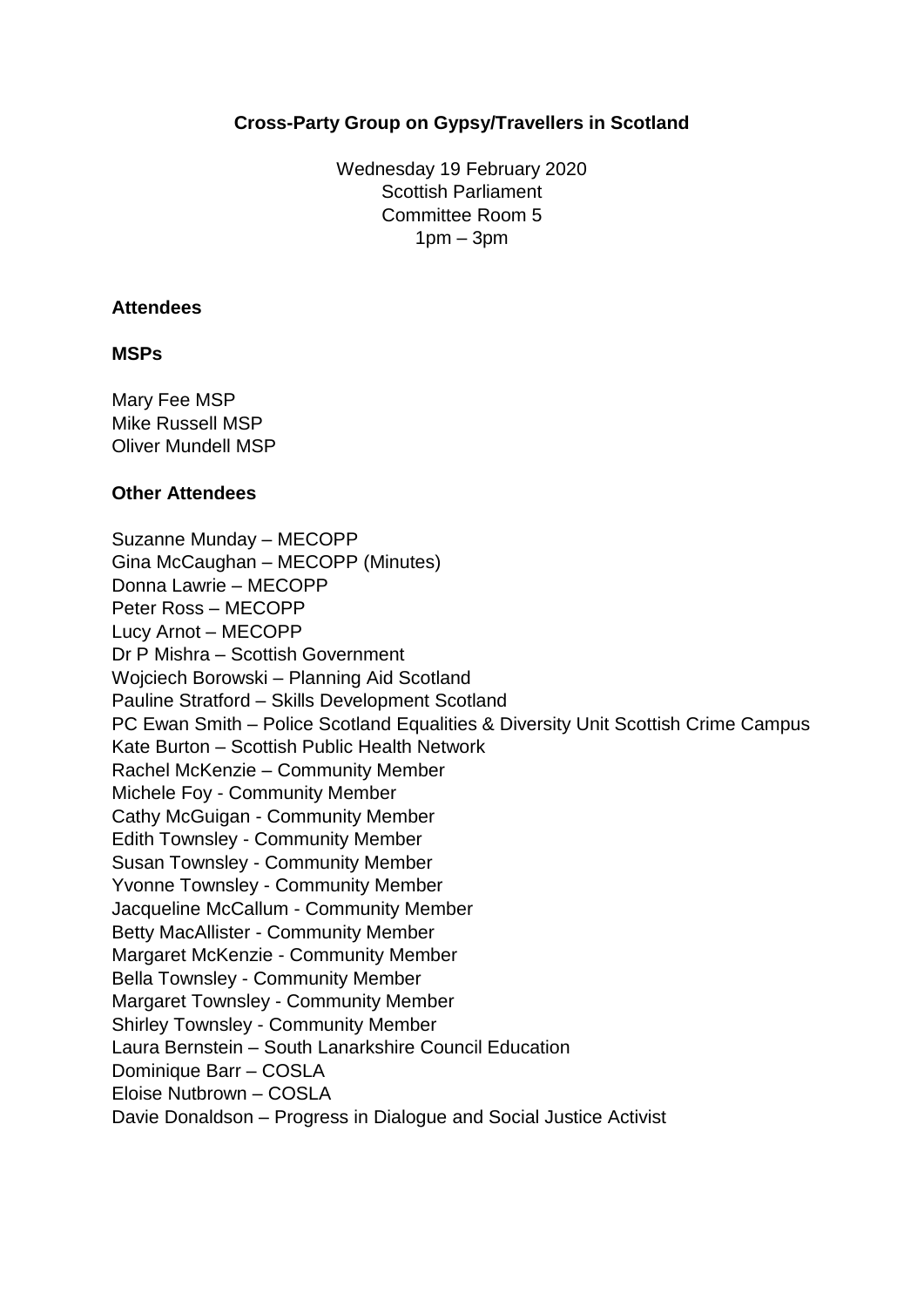# **Apologies**

Lynne Tammi – Article 12 Dorothy Ogle – Private Housing Services Scottish Government

# **Welcome**

Mary Fee MSP welcomed attendees to the meeting.

# **Minutes of the previous meeting**

The previous Minutes were accepted with one correction. Dr P Mishra should be noted as the Senior Medical Officer with the Scottish Government and not representing NHS Scotland as per the previous minute.

There were no matters arising.

#### **Police Scotland Update**

PC Ewan acknowledged the historical lack of trust between the Gypsy/Traveller community and the police and that action was required at both local and national level. Mary Fee MSP questioned how frequently Gypsy/Travellers were reporting hate crime. PC Ewan responded that that there was under-reporting within the community with a contributory factor being a lack of understanding and awareness amongst police colleagues that Gypsy/Travellers and Show Folk were two distinct communities.

Kate Burton asked for clarity on the frequency of advice given to the Ambulance Service as she had been informed of some ambulances refusing to attend on site having been advised they required a police escort. PC Ewan responded that this might be local rather than national advice. He will clarify and report back to the Cross Party Group.

An additional question was asked regarding progress in changing organisational attitudes within Police Scotland. PC Ewan acknowledged that it was taking time but measures were in place to support this including undertaking Equality Impact Assessments on all new policies and procedures and equality and diversity training at Tulliallen Police College as part of the induction process for all new recruits. He acknowledged that the training was limited and that further training on cultural awareness would be beneficial. Davie Donaldson stated that Christina McKelvie MSP and Convenor of the Equality and Human Rights Committee had committed £200,000 to cultural awareness training and queried whether Police Scotland had access to it. Mary Fee MSP committed to finding this out.

Mary Fee MSP fedback that the recent Parliamentary Debate on Gypsy/Travellers had been very positive with all political parties acknowledging the significant and substantial issues faced by the community. The National Action Plan was a clear signal that historically the community had been ignored and that action was required.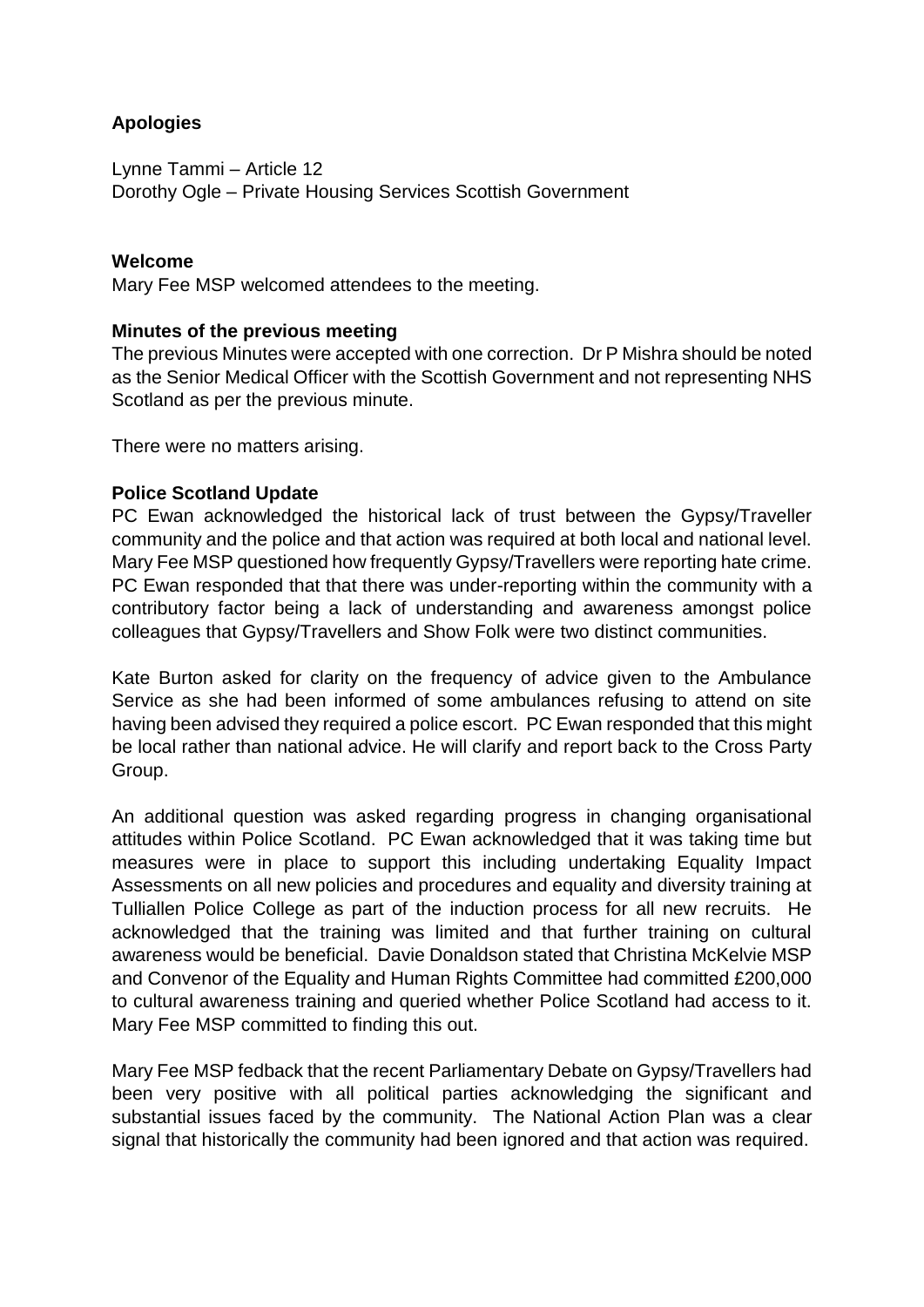Cross Party support continues with every local authority in Scotland committing to implementing the National Action Plan.

# **Health Update**

Dr M Mishra and Kate Burton provided an update on health actions. An e-learning module to support awareness of the Gypsy/Traveller community and culture is currently in development for all health and social care staff and will be available on the Turas learning platform from April. Discussions are ongoing with Scottish Government colleagues leading on maternity based on the feedback and learning from the 'Mums Matter' initiative. Dr Mishra also confirmed that there will be a named principal midwife for each site and a named midwife for each expectant mother. The 'Right to register with a GP' information cards were also highlighted. Michele Foy spoke about the continuing difficulty of registering with a GP Practice when you have no identification. Dr Mishra undertook to follow this up with the practice concerned.

Dr Mishra also highlighted the 'save a life' roadshows/workshops that are taking place throughout Scotland providing basic tuition on CPR and first aid. Workshops may be extended to include issues such as 'childhood choking'. The pilot initiative 'Community Health Matters' is also being extended to Aberdeenshire, Aberdeen and Moray.

Feedback from the use of the Place Standards toolkit in four sites had also highlighted the need to amend the toolkit for use with the Gypsy/Traveller community. This work is ongoing.

Davie Donaldson reported on a recent Mental Health of young Gypsy/Travellers event. A series of videos produced by Travellers Times, 'Kushti to Rokker' (it's good to talk), was premiered at the event. It was noted that these videos could also be used for awareness raising amongst professionals of the problems faced by Gypsy/Travellers. A number of actions were agreed from the event which is currently being written up. The final report will be shared with the CPG. Mary Fee MSP suggested the use of Parliamentary Questions as a possible means of raising awareness.

There was some discussion as to why some community members had not heard about the event. The event had been widely promoted but it was noted that the primary audience was practitioners and that it was about young people's mental health. The importance of mental health for the whole community irrespective of age was noted.

This led onto a wider discussion regarding the need to ensure that all sections of the Gypsy/Traveller community were kept informed about opportunities. Suggestions included more outreach and ensuring wider coverage. This view was echoed by a number of community members present.

# **COSLA Update**

Eloise Nutbrown provided an update on the Accommodation Priority within the National Action Plan. Feedback on progress to the community is to be given every 6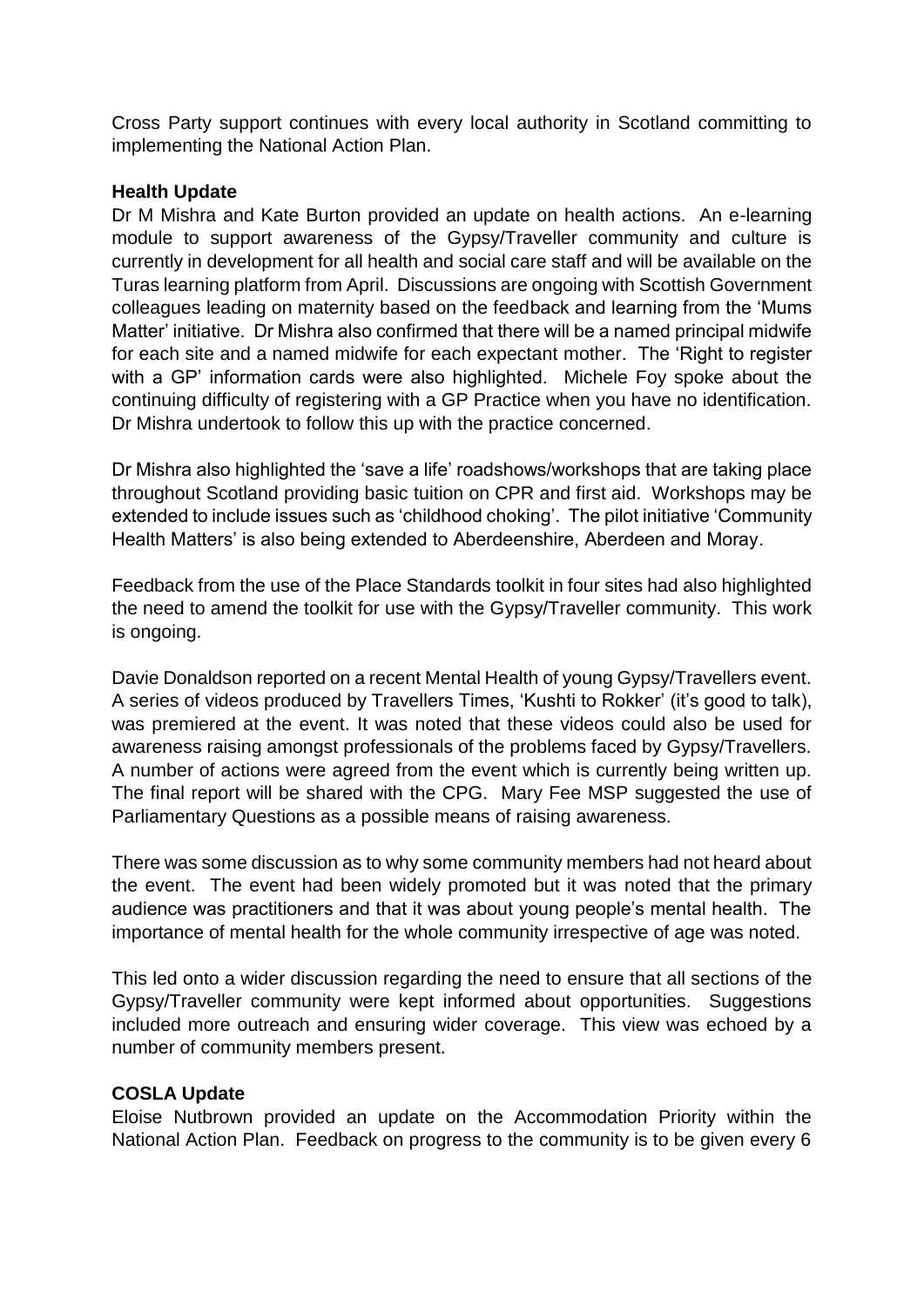months as per their request with the first progress report due in April. The following points were made:

- COSLA Leaders will be meeting shortly to agree the distribution and principles for spending the £2 million to improve site accommodation with a focus on capital expenditure. The money will then be transferred into local authority budgets;
- Local authorities have agreed to work with residents on how the individual Council allocation is to be spent. She indicated that this may include improvements at a pitch or site level, i.e. collectively improve overall conditions, eg. a play area, or to improve individual homes where there is felt to be a need for improvement.
- COSLA and Scottish Government have agreed mechanisms for monitoring progress against the National Action Plan, including to capture work taken forward by local authorities. This would enable them to identify areas where additional support might be needed.

There was a brief discussion on how the community could be kept informed between each 6-month community feedback cycle. Eloise Nutbrown said she was happy to take the views of the Cross Party Group.

Mary Fee MSP raised a concern that the £2m additional funding could be used by the local authorities for other commitments. Eloise Nutbrown confirmed that there was no indication this would happen and that Councils were committed to improving site conditions and had asked for the funding for this purpose. There will be meetings every 6 months to report on progress; support will be provided to any authorities who request it, for example to assist with participation, and that accountability would also be monitored through the Ministerial Working Group on which community members were represented.

Mary Townsley asked how the money would be allocated as the conditions on some sites were worse than others. Eloise Nutbrown confirmed that whilst a decision was still to be made, there was an expectation that local authorities would consult with residents as to how the money would be spent. Further clarification was provided that local government funding decisions are agreed by local elected politicians even if the distribution of the £2m is agreed by Council Leaders. Reassurance was provided that there was real commitment from Council Leaders and local government as a whole to delivering against the action plan and that monitoring would be in place through the 6 month 'tracker' system being developed by COSLA to ensure transparency in decisions.

Davie Donaldson clarified that the money was to be spent on improving sites that met the minimum standards.

It was questioned as to whether local authorities could consider transferring sites into the Housing Revenue Account as it was felt that this would mean more resources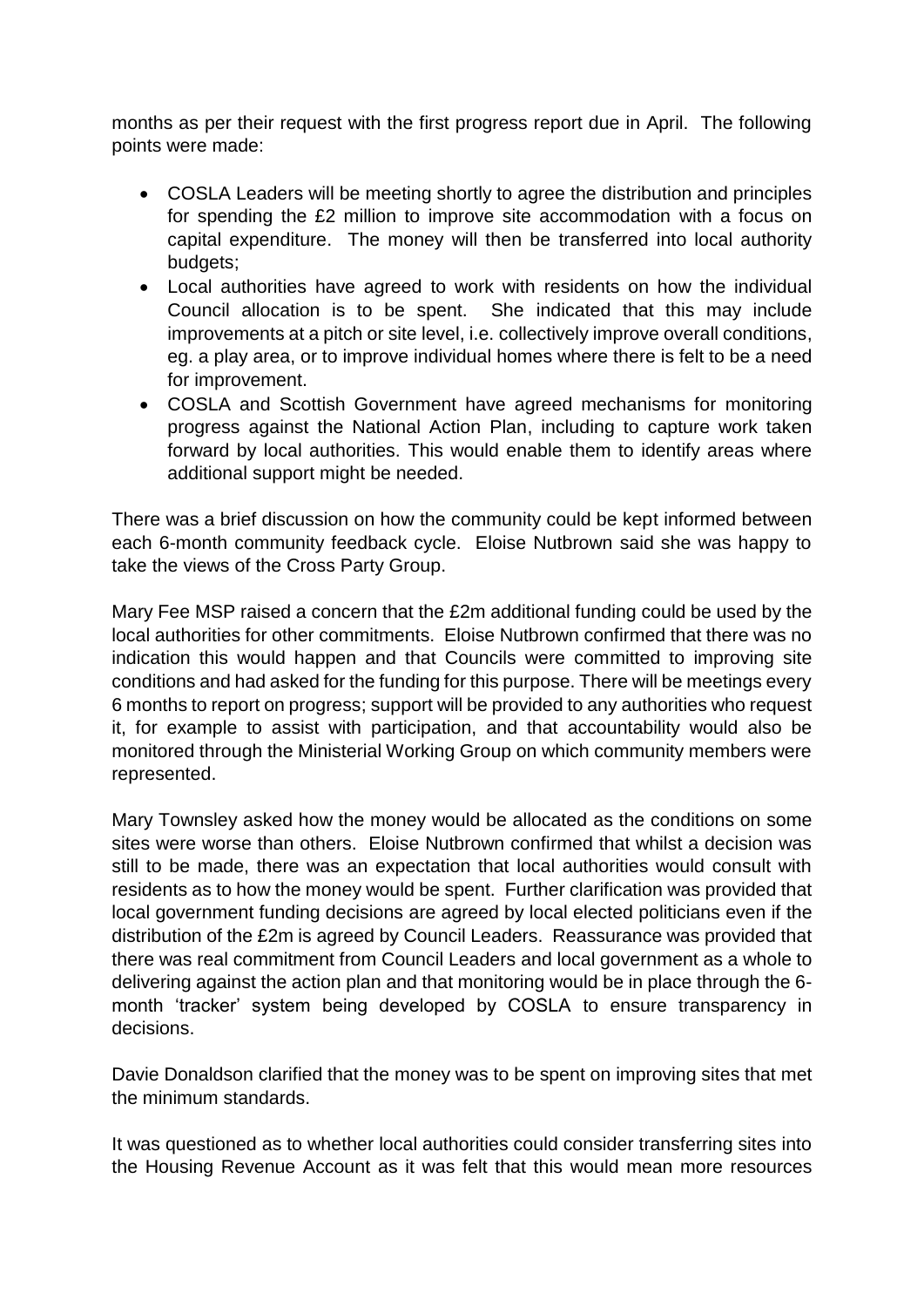would potentially be available as Perth and Kinross Council had done. Local authorities make their own decisions about the approach to funding sites, but the benefits of moving sites onto the HRA was to be considered as part of the overall accommodation review currently taking place.

Eloise Nutbrown provided further details on the Regional Accommodation Workshops which will be organised and delivered by MECOPP in partnership with COSLA and the community. The workshops will capture information on what the community want, for example, what does a 'good' site look like and where should sites be. Two workshops will take place by the end of June and a further workshop by the end of September 2020. There is also a need to map traditional stopping places and to work with Councils to look at better ways of managing traditional stopping places. Kathy Townsley pointed out that there are particular issues in Argyll as the site is run by ACHA and not the Council.

Dominique Barr introduced herself within her new role at COSLA and gave a brief introduction to work. She highlighted that she would be setting up a 'local leaders network' to drive forward progress. The Network will be launched before the end of April. She also highlighted positive developments in two Councils she has met with since taking up post.

There was a discussion on how effective the Network would be and how attendance from all local authorities could be ensured. A view was raised that local authority departments did not always work together and that multi-agency groups, whilst useful, had limited power as they did not always have a mandate. Eloise Nutbrown explained that work under the action plan at local level could help to ensure that inter-agency groups have support to drive forward progress.

# **Other Matters**

Cathy McGuigan raised the issue of bullying in schools. Laura Bernstein spoke about the experience in South Lanarkshire which has 3 sites and had provided the surrounding schools with awareness training which had been really well received. Child Protection training is compulsory. A point was made that cultural awareness training should also be compulsory.

Davie Donaldson raised the following issues:

- The need for discussions be held with COSLA ahead of the forthcoming Light and Life Convention to ensure better management of larger events and access to land;
- The need for 'camps' to be kept open as the travelling season was imminent; and,
- The need to ensure access to skips when moving on as currently you are required to sign a document with proof of a permanent address in the locality before you can have access to one.